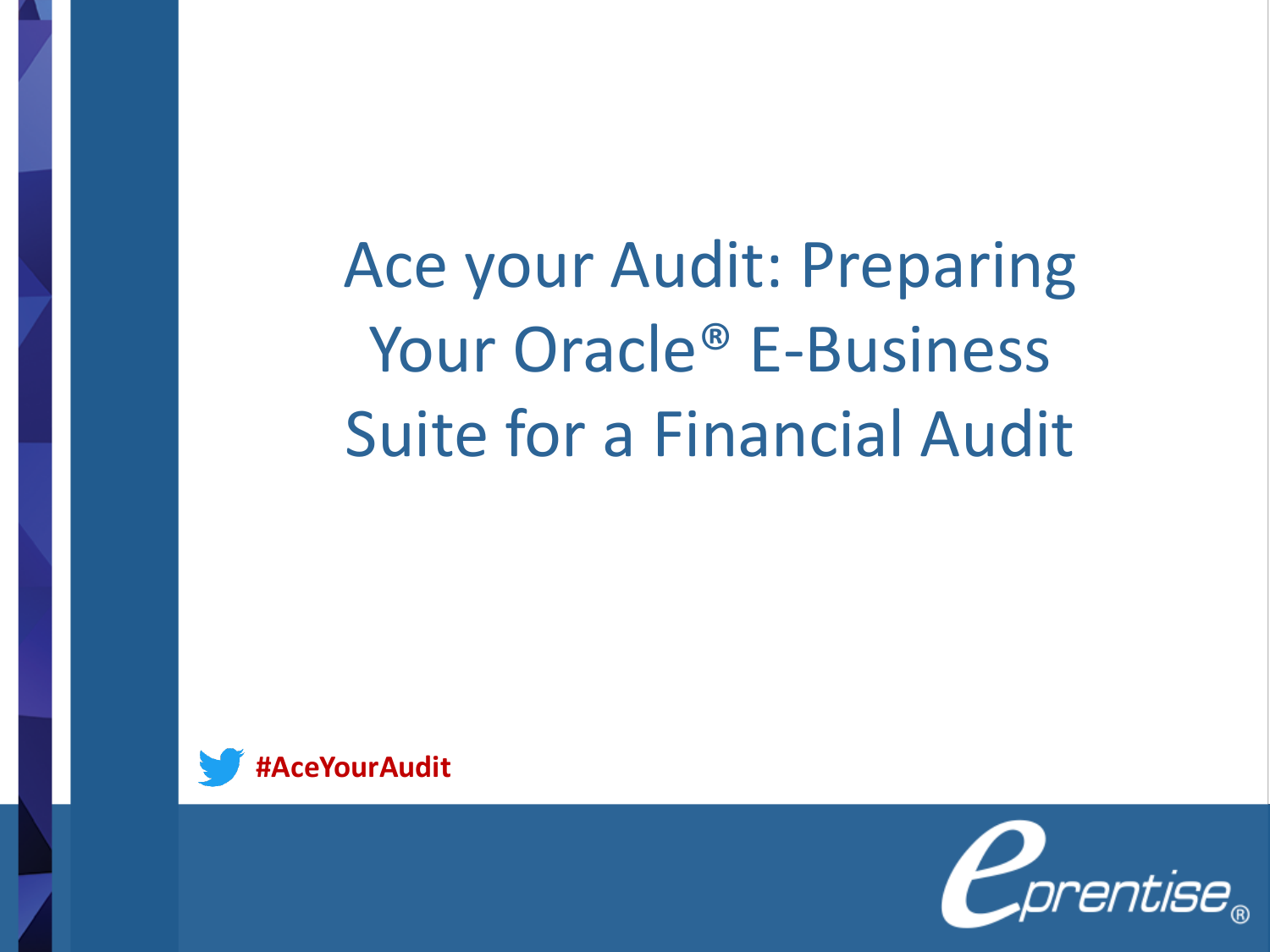### Who Is eprentise?

#### **In 2007 eprentise was founded on its original product, FlexField**

 $\triangleright$  Enables customers to make unprecedented changes to their financial chart of accounts while maintaining transactional history and data integrity.



#### **In 2009 we introduced our Consolidation, Divestiture, and Reorganization products**

➢ Transformational software which can copy, change, filter, or merge all elements of Oracle EBS financial systems to address ever-changing business needs, such as regulatory compliance and growth opportunities.

#### Transformation to Optimization

#### One-time usage to subscription model

### **In 2020 we began expanding to new markets with our C Collection analytics suite, and our Audit Automation software**



 $\triangleright$  C Collection analytics provides transparency and identifies potential problem areas with transactional data. This allows users to reduce costs, leverage opportunities across the enterprise, improve business processes, and increase the confidence level of the users in their data, processes, and operations.



➢ Automated Audit provides finance teams with drill-down data from a balance sheet report into the transaction-level detail. The software covers hundreds of substantive procedures for the entire enterprise domain and builds in consistent audit processes and workflows across the organization.

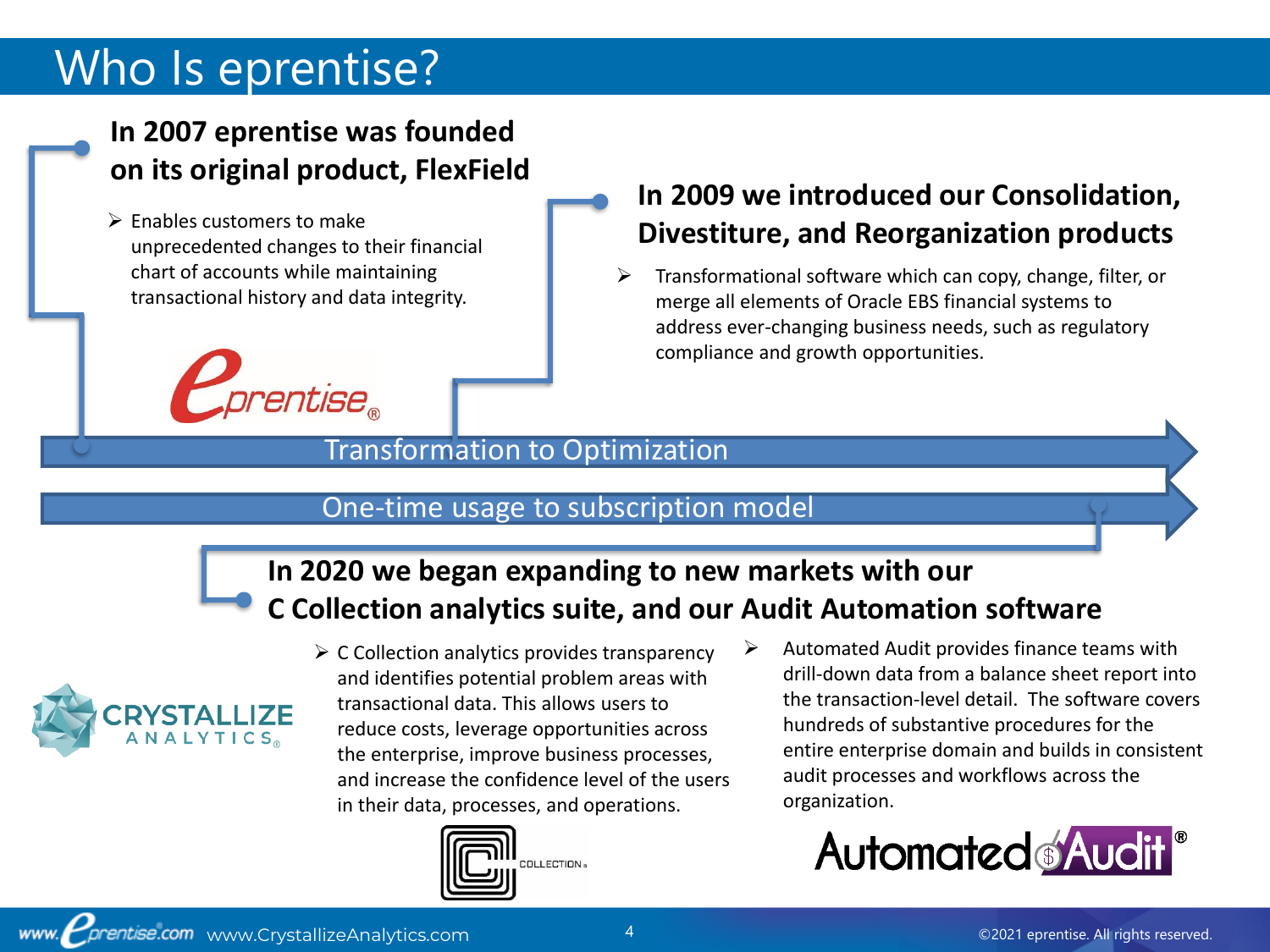**Objective 1:** Identify pain points of a traditional audits and understand the challenges of preparing Oracle® E-Business Suite for an audit, including finding and tracing the data.

**Objective 2:** Recognize how to leverage EBS to run industry standard audit procedures and identify areas of non-compliance, in order to proactively address and remedy potential issues in advance.

**Objective 3:** Explore how using software for regular self-auditing and establishing controls to minimize recurring issues makes preparation more efficient and effective, and cuts down on the auditing time required.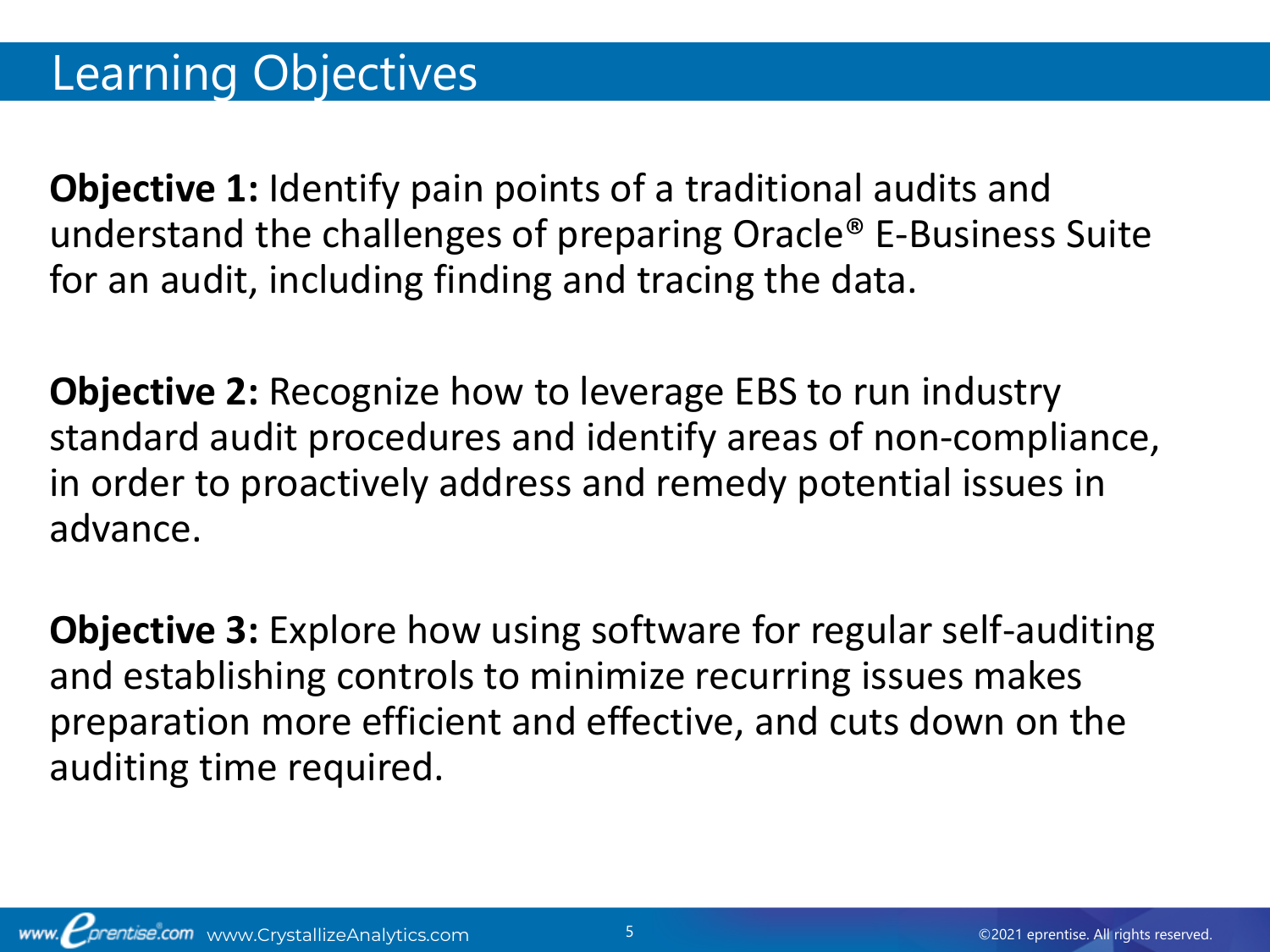### Agenda

- ❑ Components of a financial statement audit
- Areas the auditor will focus on for a trial balance analysis
- ❑ Common substantive audit procedures performed on most audits
- Walk-through of two examples of common substantive procedures to trace the data needed in EBS
	- ➢ Accounts Payable- Search for unrecorded liabilities
	- $\triangleright$  Inventory Cut-off Analysis- Receiving example
- Review the keys to acing your audit
- Watch a demonstration of how to automate your audits using software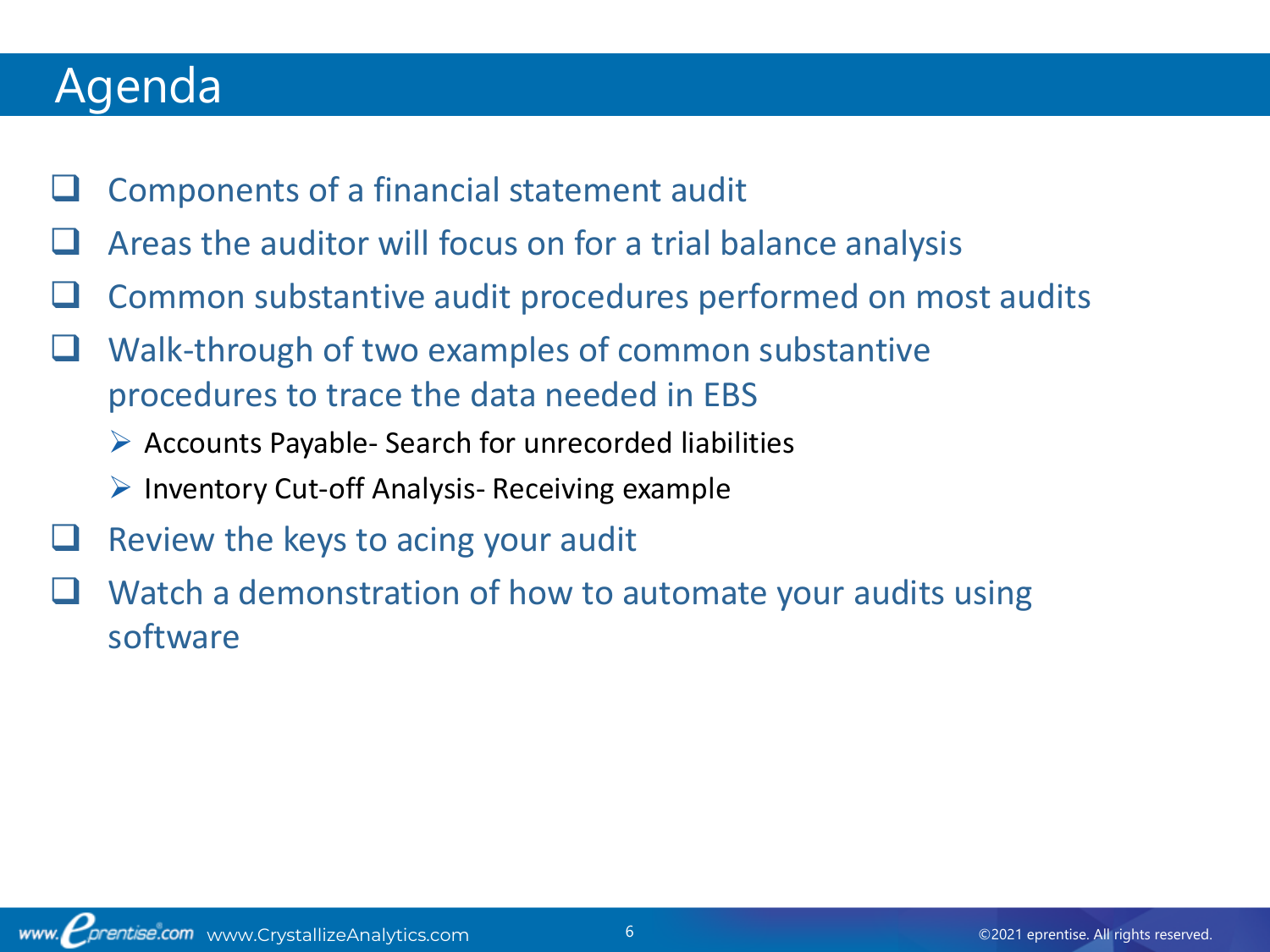### Components of a Financial Statement Audit (Simplified)

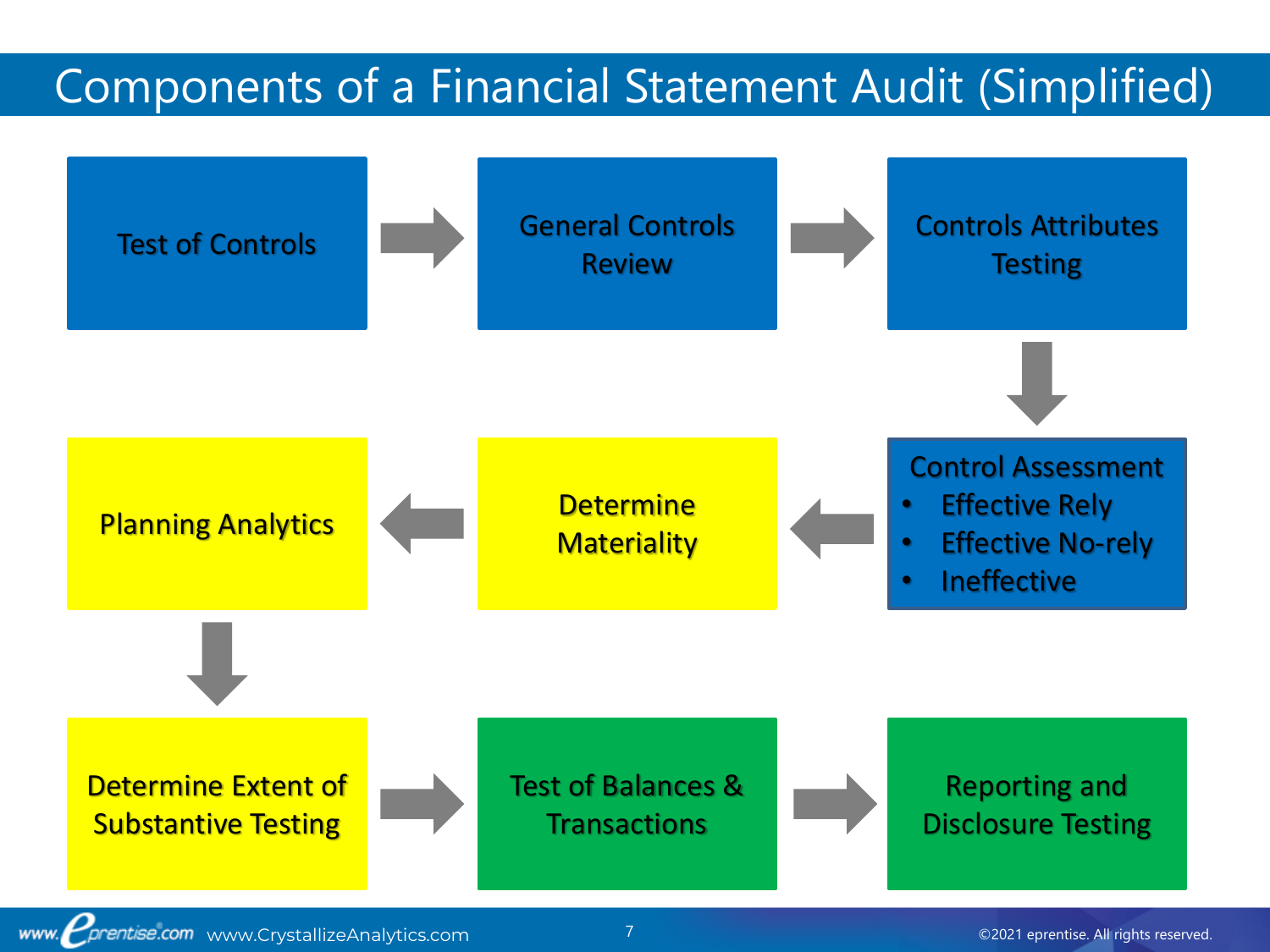### Planning Analytics and Substantive Testing



www. prentise.com www.CrystallizeAnalytics.com 8 and 8 C2021 eprentise. All rights reserved.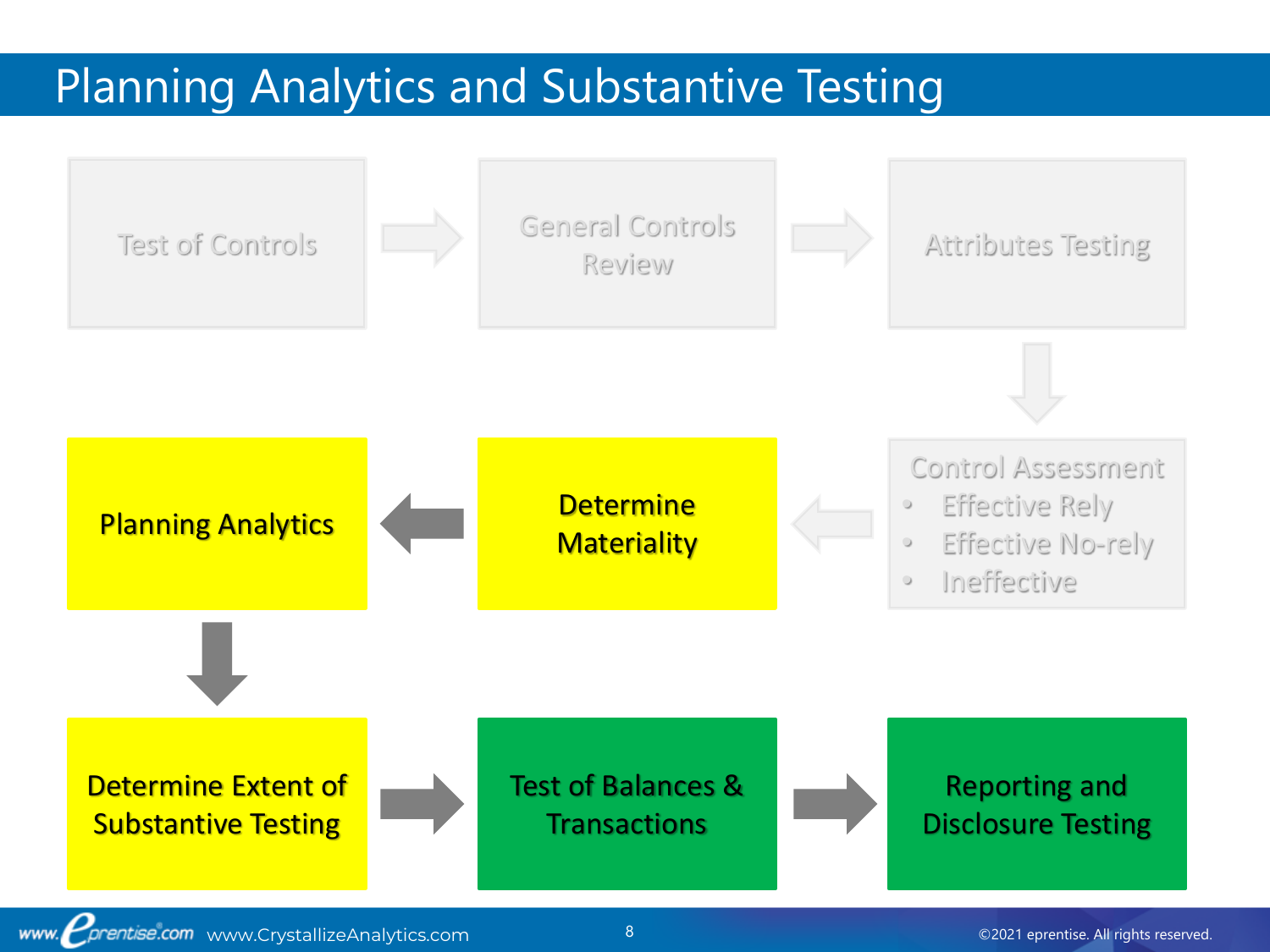### Planning Analytics -Trial Balance Analysis

- ❑ Run the trial balance for the current audit period (year) and the prior audit period (year)
- ❑ Calculate the \$ and % change for each account
- $\Box$  Estimate the materiality that your auditor may use
	- $\geq$  5% of Net Income\*
- $\Box$  Identify the accounts that have changed by  $\frac{1}{2}$  materiality (2.5%)
- ❑ Run account analysis and drill-down for Accounts
	- $\triangleright$  All months in the audit period
	- $\triangleright$  Drill down for periods with significant or unusual activity
- $\Box$  Document the cause for the significant change (e.g. an increase in constructions costs on a new facility caused a large increase in Accounts Payable at year-end)

There should be supporting explanations and documentation for each change on the trial balance  $>$  1/2 materiality.

\* http://www.materialitytracker.net/standards/financial-thresholds/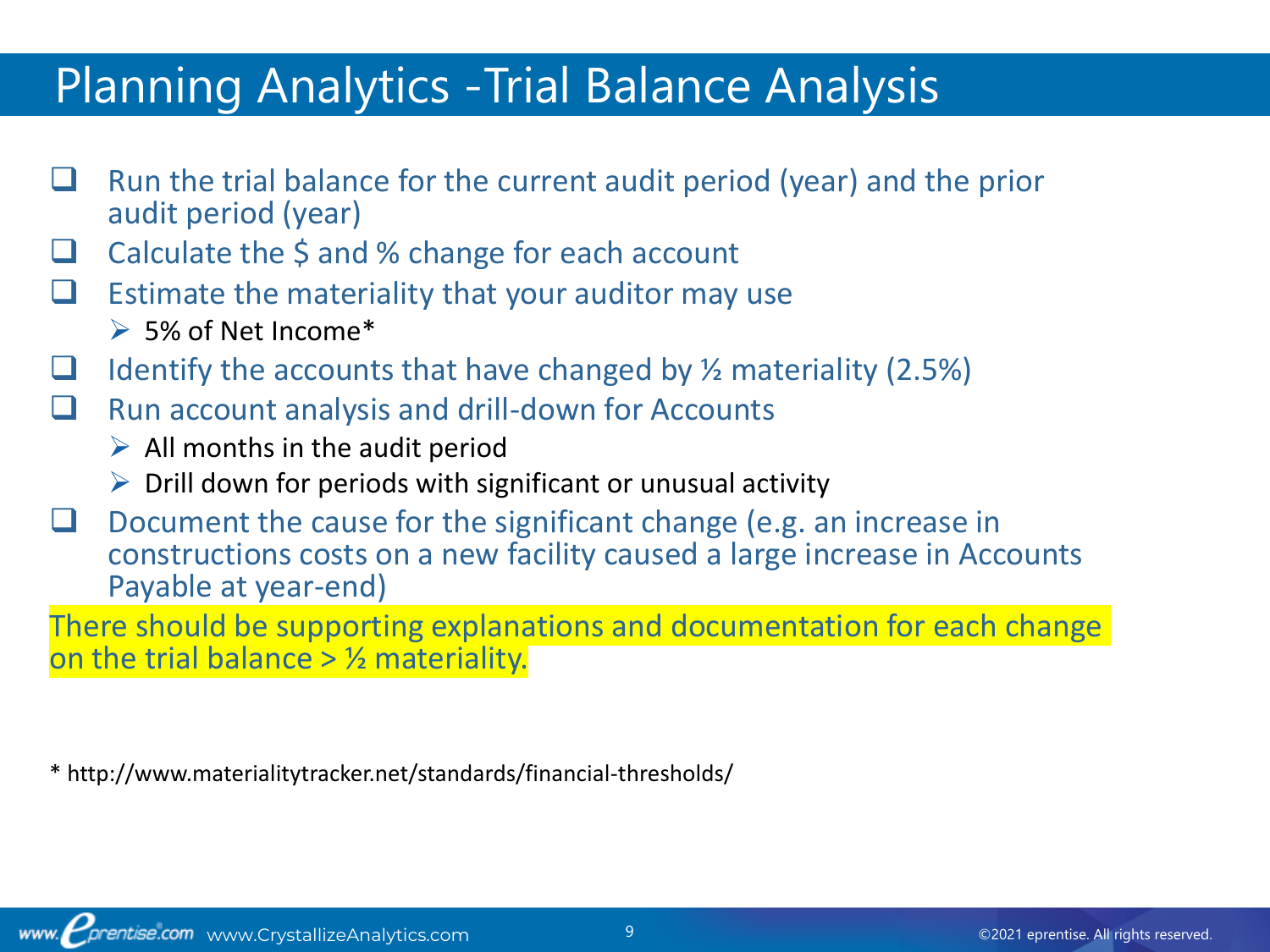# Trial Balance Analysis (continued)

| submit Request<br>lol |     |                           |                                           |              |       | lх          |        |                               |
|-----------------------|-----|---------------------------|-------------------------------------------|--------------|-------|-------------|--------|-------------------------------|
| Run this Request      |     |                           |                                           |              |       |             |        |                               |
|                       |     |                           |                                           |              | Copy  |             |        | $\Box$ x                      |
|                       |     |                           |                                           |              |       |             |        |                               |
| Name                  |     | Trial Balance             |                                           |              |       |             |        |                               |
| Operating Unit        |     |                           |                                           |              |       |             |        |                               |
| Parameters            |     |                           |                                           |              |       |             |        |                               |
| Language              |     | American English          |                                           |              |       |             |        |                               |
|                       |     |                           |                                           |              |       |             |        |                               |
|                       |     | O Parameters              |                                           |              |       |             |        | 図                             |
| At these Times        |     |                           |                                           |              |       |             |        |                               |
| Run the Job As S      |     |                           | Ledger/Ledger Set Vision Operations (USA) |              |       |             |        | Vision Operations (USA) Ledge |
|                       |     | Ledger Currency USD       |                                           |              |       |             |        |                               |
| Upon Completion       |     | Currency Type Total       |                                           |              | Total |             |        |                               |
|                       | ⊠§अ | Entered Currency N/A      |                                           |              |       |             |        |                               |
|                       |     | Pagebreak Segment Company |                                           |              |       |             |        | Company Segment for Vision (  |
| Layout                |     | Pagebreak Segment Low 01  |                                           |              |       |             |        |                               |
| Notify                |     | Pagebreak Segment High 01 |                                           |              |       |             |        |                               |
| Print to nopri        |     |                           | Period Adj-08                             |              |       |             |        |                               |
|                       |     | Amount Type <b>YTD</b>    |                                           | Year-to-Date |       |             |        |                               |
| Help $(\subseteq)$    |     |                           | €                                         |              |       |             |        | $\vert \mathbf{E} \vert$      |
|                       |     |                           |                                           |              |       |             |        |                               |
|                       |     |                           |                                           |              |       | <u>.ek </u> | Cancel | Clear<br>Help                 |
|                       |     |                           |                                           |              |       |             |        |                               |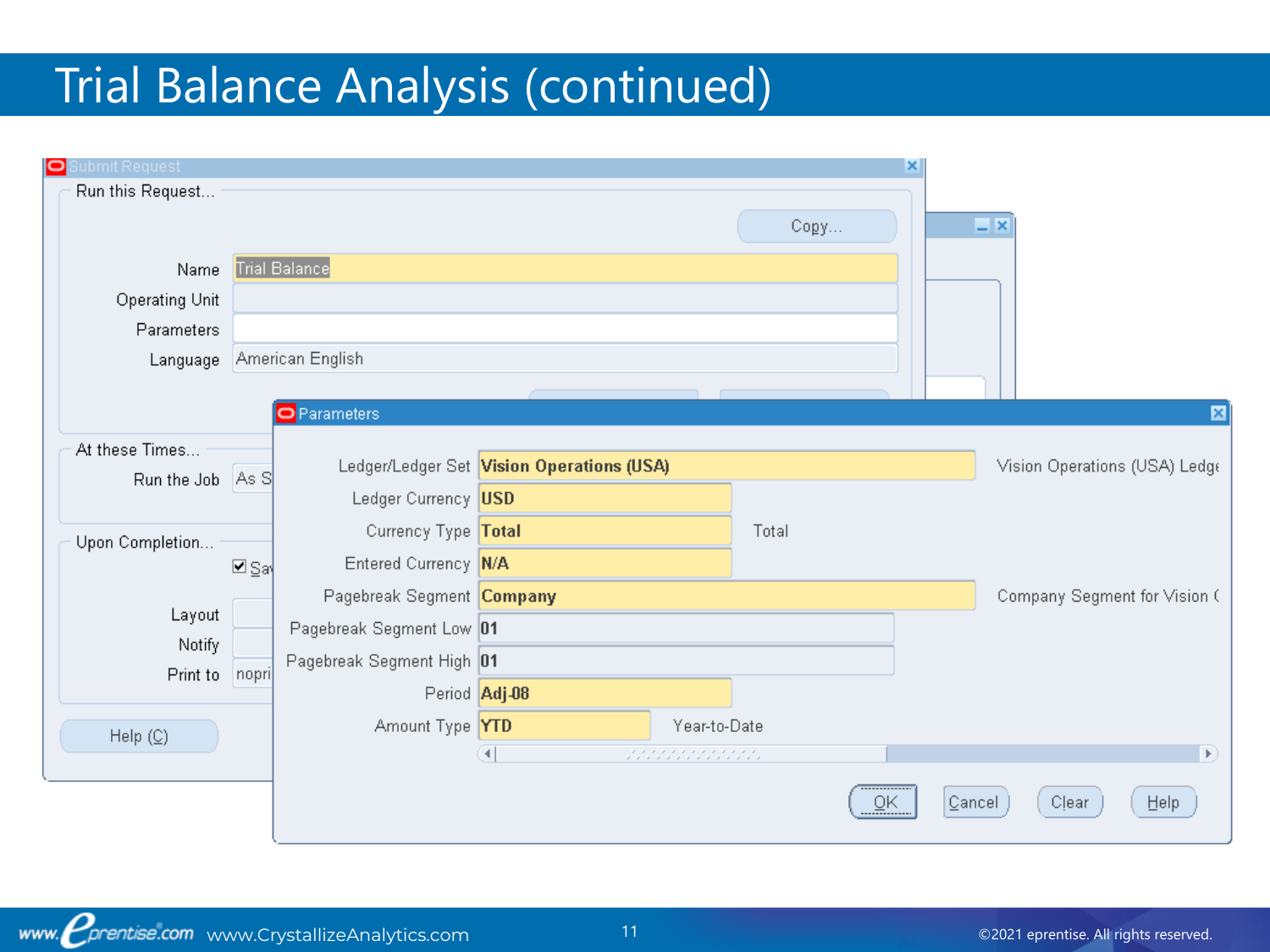# Trial Balance Analysis (continued)

|      | Ledger: Vision Operations (USA)      |                       |                       |                  |          |
|------|--------------------------------------|-----------------------|-----------------------|------------------|----------|
|      | Company: 01 Operations               |                       |                       |                  |          |
|      |                                      | 12/31/2008            | 12/31/2007            |                  |          |
| Acct | Description                          | <b>Ending Balance</b> | <b>Ending Balance</b> | $$$ Change       | % Change |
|      |                                      |                       |                       |                  |          |
|      | 1961 Insurance Receivable            | $-18,900.00$          | $-18,900.00$          | 0.00             | 0%       |
|      | 2110 Payable to Bank - Current       | $-85,993,103.57$      | $-85,993,103.57$      | 0.00             | 0%       |
|      | 2210 Accounts Payable                | $-651,597,514.33$     | -401,996,415.89       | -249,601,098.44  | 62%      |
|      | 2215 Accrued Receipts                | $-775,460.97$         | $-775,460.97$         | 0.00             | 0%       |
|      | 2220 Accounts Payable Clearing       | $-28,738,546.45$      | -47,069,142.40        | 18,330,595.95    | $-39%$   |
|      | 2225 Accrued Expenses                | 21,349.84             | 21,349.84             | 0.00             | 0%       |
|      | 2240 Cost of Removal Clearing        | $-25$                 | $-25.00$              | 0.00             | 0%       |
|      | 2370 Intercompany Payables           | $-545,366.57$         | $-511,591.78$         | $-33,774.79$     | 7%       |
|      | 2373 I/C Payables - Distribution     | $-18,030.00$          | $-18,030.00$          | 0.00             | 0%       |
|      | 2374 I/C Payables - Services         | $-13,200.00$          | $-13,200.00$          | 0.00             | 0%       |
|      | 2381   I/C Payables - Thailand       | $-49,000.00$          | $-49,000.00$          | 0.00             | 0%       |
|      | 2410 Accrued Payroll                 | $-1,345,050.33$       | $-1,166,803.83$       | $-178,246.50$    | 15%      |
|      | 2420 Payroll Clearing                | -256,913,808.64       | -218,488,242.09       | $-38,425,566.55$ | 18%      |
|      | 2510 Federal Pay Income Tax Withheld | $-6,012.68$           | $-6,012.68$           | 0.00             | 0%       |
|      | 2512 FICA Withheld-Employee          | $-1,951.73$           | $-1,951.73$           | 0.00             | 0%       |
|      | 2520 State Sales and Use Tax Payable | -251,221,204.94       | $-240, 132, 207.14$   | $-11,088,997.80$ | 5%       |
|      | 2530 Interest Payable                | $-24,757,940.92$      | $-24,757,940.92$      | 0.00             | 0%       |

Net Income = \$43,526,805 5% of Net Income = \$2,176,340 (1/2 of which is \$1,088,070)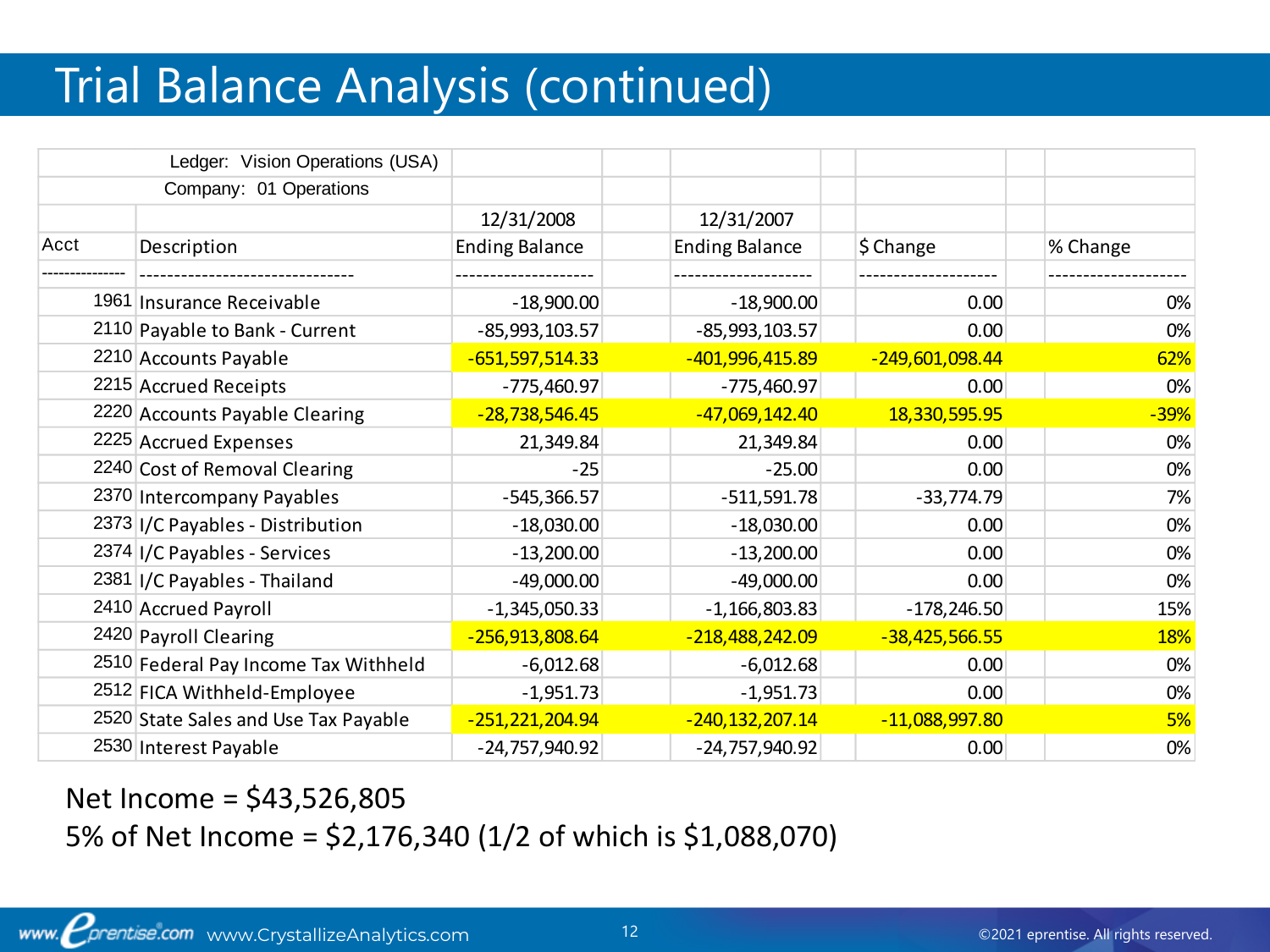# Trial Balance Analysis- Account Analysis & Drill-down

|                                                                                                                                                            | <b>Account Analysis and Drilldown</b>                                                                                                                                                                                                                                                                                                                            |              |                  |                                                                                                                                           |                               |                                                                                 |
|------------------------------------------------------------------------------------------------------------------------------------------------------------|------------------------------------------------------------------------------------------------------------------------------------------------------------------------------------------------------------------------------------------------------------------------------------------------------------------------------------------------------------------|--------------|------------------|-------------------------------------------------------------------------------------------------------------------------------------------|-------------------------------|---------------------------------------------------------------------------------|
| EPRDEV                                                                                                                                                     |                                                                                                                                                                                                                                                                                                                                                                  |              |                  |                                                                                                                                           |                               |                                                                                 |
|                                                                                                                                                            |                                                                                                                                                                                                                                                                                                                                                                  |              |                  |                                                                                                                                           |                               | <b>n</b> Navigator $\blacktriangledown$ <b>R</b> Favorites $\blacktriangledown$ |
| <b>Account Balances</b>                                                                                                                                    |                                                                                                                                                                                                                                                                                                                                                                  |              |                  |                                                                                                                                           |                               |                                                                                 |
| * Indicates required field                                                                                                                                 |                                                                                                                                                                                                                                                                                                                                                                  |              |                  |                                                                                                                                           |                               |                                                                                 |
|                                                                                                                                                            |                                                                                                                                                                                                                                                                                                                                                                  | Inquiry Type | Period Listing V |                                                                                                                                           |                               |                                                                                 |
| <b>Search</b>                                                                                                                                              |                                                                                                                                                                                                                                                                                                                                                                  |              |                  |                                                                                                                                           |                               |                                                                                 |
| Note that the search is case insensitive<br>Ledger Currency USD<br>* Account From<br>* Account To<br><b>Balance Type</b><br>Currency Type<br><b>Export</b> | $\mathbf Q$<br>* Ledger/Ledger Set Vision Operations (USA)<br>勖<br>$ 01 - 2210 -$<br>Company-Department-Account-Sub-Account-Product<br>鼠<br>$ 01 - 2210 -$<br>Company-Department-Account-Sub-Account-Product<br>Actual<br>$\checkmark$<br>$\checkmark$<br>Total<br>Go<br>Clear<br>TIP For explanation of currency codes used in this page, see the currency key. |              |                  | * Period From<br>Jan-08<br>* Period To<br>Adj-08<br>Display Summary Accounts<br>∣No ∨<br>Display Accounts With No Activity<br>$ Yes \vee$ | Q<br>$\overline{\mathcal{L}}$ |                                                                                 |
| Ledger $\triangle$                                                                                                                                         | <b>Account</b>                                                                                                                                                                                                                                                                                                                                                   | Period       | Currency         | <b>PTD</b>                                                                                                                                | <b>PTD Converted</b>          | <b>YTD</b>                                                                      |
| Vision Operations (USA)                                                                                                                                    | 01-000-2210-0000-000                                                                                                                                                                                                                                                                                                                                             | Jan-08       | <b>USD</b>       | $\leq$ 28,236,515.03>                                                                                                                     |                               | <430,232,930.92>                                                                |
| Vision Operations (USA)                                                                                                                                    | 01-000-2210-0000-000                                                                                                                                                                                                                                                                                                                                             | Feb-08       | <b>USD</b>       | $\leq$ 19,818,578.69>                                                                                                                     |                               | $<$ 450,051,509.61>                                                             |
| Vision Operations (USA)                                                                                                                                    | 01-000-2210-0000-000                                                                                                                                                                                                                                                                                                                                             | Mar-08       | <b>USD</b>       | $\leq$ 23,292,958.12>                                                                                                                     |                               | $<$ 473,344,467.73>                                                             |
| Vision Operations (USA)                                                                                                                                    | 01-000-2210-0000-000                                                                                                                                                                                                                                                                                                                                             | Apr-08       | <b>USD</b>       | $\leq$ 17,668,380.58>                                                                                                                     |                               | $<$ 491,012,848.31>                                                             |
| Vision Operations (USA)                                                                                                                                    | 01-000-2210-0000-000                                                                                                                                                                                                                                                                                                                                             | May-08       | <b>USD</b>       | $\leq$ 35,501,448.35>                                                                                                                     |                               | $<$ 526,514,296.66>                                                             |
| Vision Operations (USA)                                                                                                                                    | 01-000-2210-0000-000                                                                                                                                                                                                                                                                                                                                             | Jun-08       | <b>USD</b>       | $\leq$ 16,848,468.63>                                                                                                                     |                               | $<$ 543,362,765.29>                                                             |
| Vision Operations (USA)                                                                                                                                    | 01-000-2210-0000-000                                                                                                                                                                                                                                                                                                                                             | $Jul-08$     | <b>USD</b>       | $\leq$ 17,256,686.40>                                                                                                                     |                               | $<$ 560,619,451.69>                                                             |
| Vision Operations (USA)                                                                                                                                    | 01-000-2210-0000-000                                                                                                                                                                                                                                                                                                                                             | Aug-08       | <b>USD</b>       | $\leq$ 17,491,603.22>                                                                                                                     |                               | $<$ 578,111,054.91>                                                             |
| Vision Operations (USA)                                                                                                                                    | 01-000-2210-0000-000                                                                                                                                                                                                                                                                                                                                             | Sep-08       | <b>USD</b>       | $\leq$ 12,014,465.79>                                                                                                                     |                               | $<$ 590,125,520.70 $>$                                                          |
| Vision Operations (USA)                                                                                                                                    | 01-000-2210-0000-000                                                                                                                                                                                                                                                                                                                                             | Oct-08       | <b>USD</b>       | $<$ 22,978,892.68>                                                                                                                        |                               | $<$ 613,104,413.38>                                                             |

#### The payables balance has increased each month significantly during the year. Why are these payables not being paid down at a similar rate?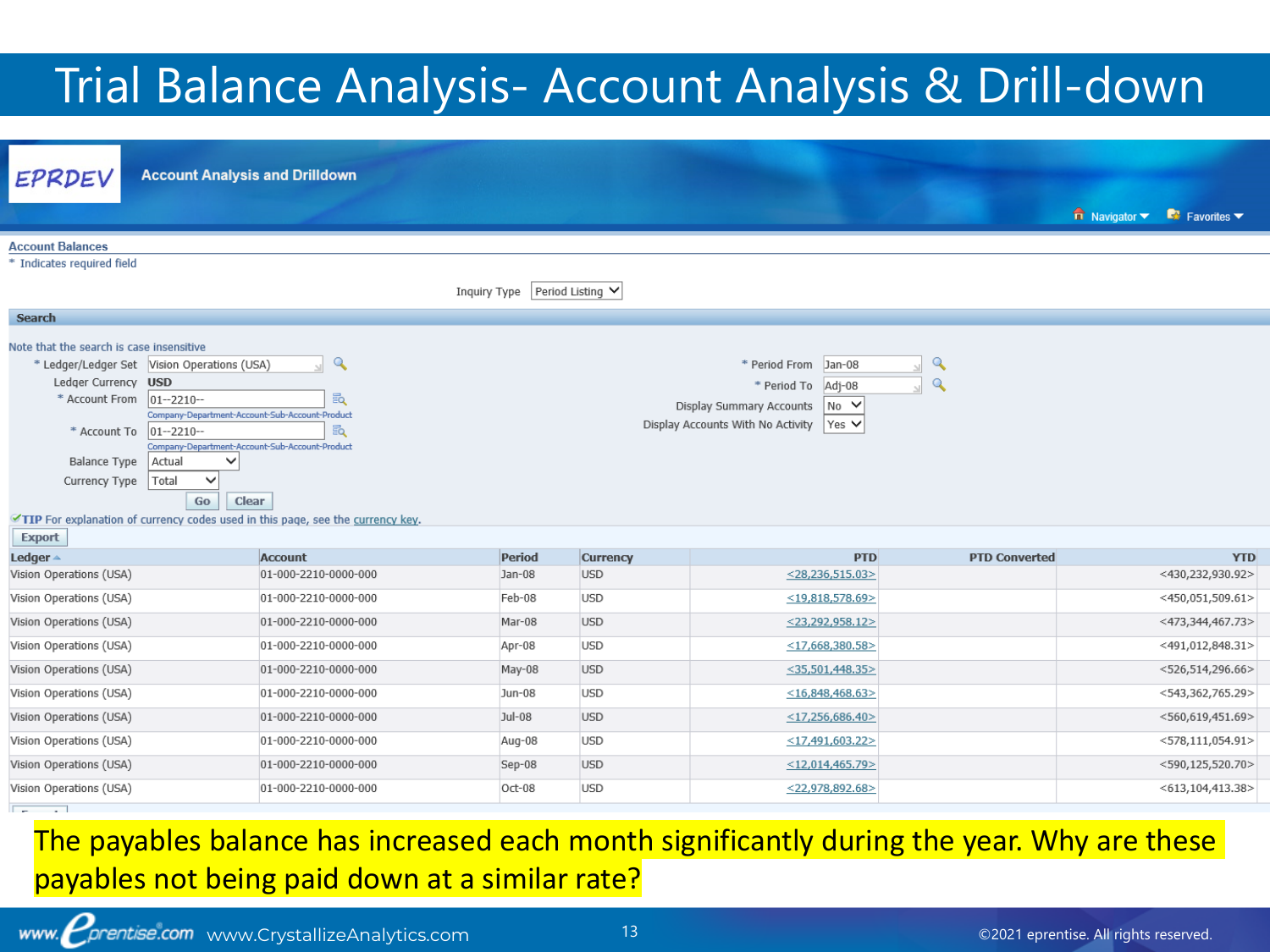## Substantive Testing- Common Audit Procedures

- ❑ Bank confirmation
- ❑ Accounts receivable confirmation
- ❑ Inquire of management regarding the collectability of customer accounts
- ❑ Match customer orders to invoices billed
- ❑ Match collected funds to invoices billed
- ❑ Observe a physical inventory count
- ❑ Confirm inventories not on-site
- ❑ Match receiving/shipping records to inventory on hand or sold
- $\Box$  Confirm the calculations on an inventory valuation report
- ❑ Observe fixed assets
- ❑ Match purchase orders and supplier invoices to fixed asset records
- ❑ Accounts payable- search for unrecorded liabilities
- ❑ Examine accounts payable supporting documents
- ❑ Confirm debt
- ❑ Analytical analysis of assets, liabilities, revenue, and expenses

https://www.accountingtools.com/articles/what-are-substantive-procedures.html

www. CrystallizeAnalytics.com 14 Contract Com C2021 eprentise. All rights reserved.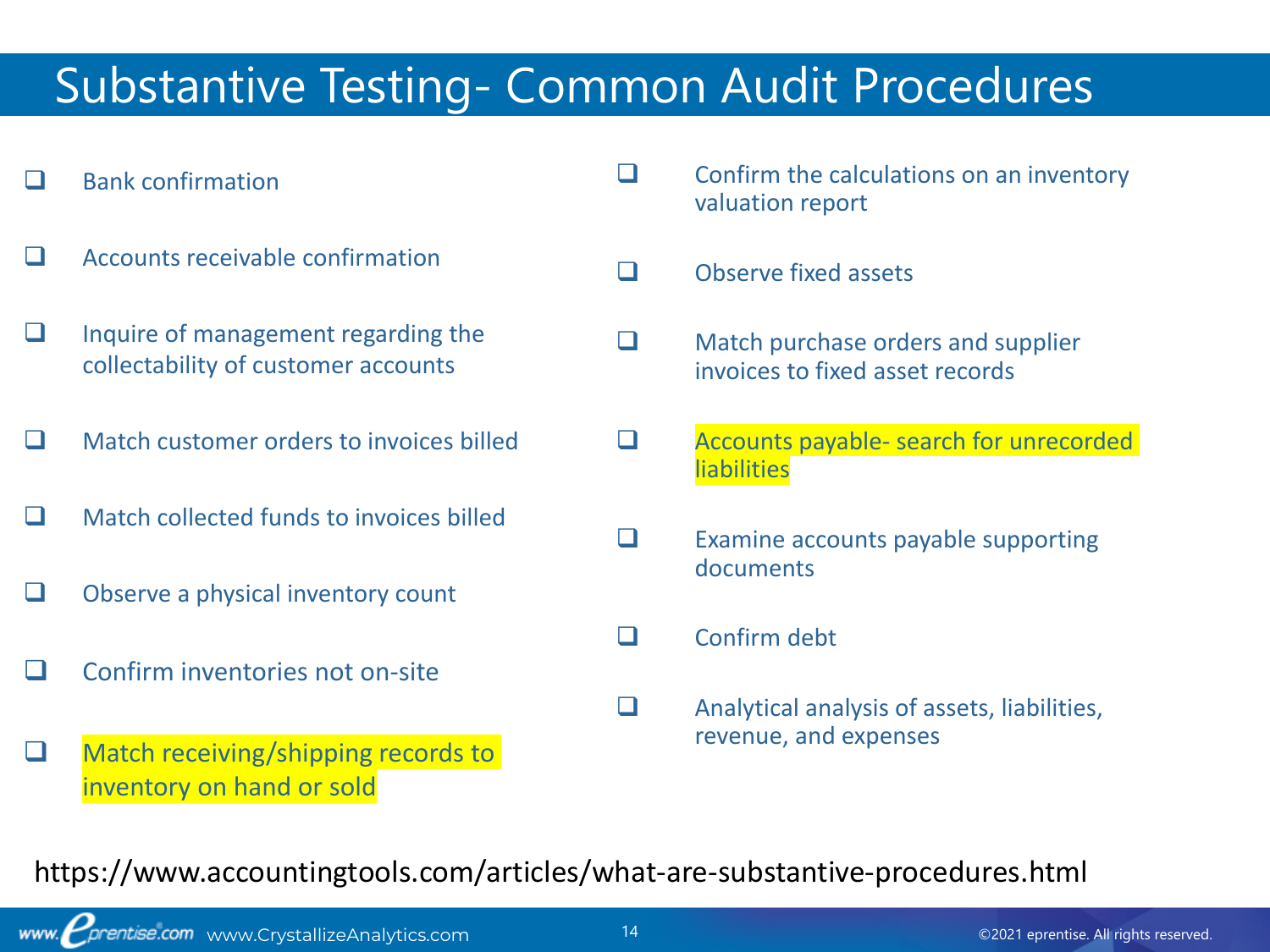### Accounts Payable- Search for Unrecorded Liabilities

"A search for unrecorded liabilities is a fundamental, almost universally applied <substantive> procedure in all audits. The scope of such a search frequently includes a sampling of subsequent cash disbursements, which is an example of testing one population for understatement by sampling through a "reciprocal" population where unrecorded or otherwise missing balances or transactions are likely to reside."

https://www.cpajournal.com/2017/11/21/proper-risk-based-approach-search-unrecordedliabilities/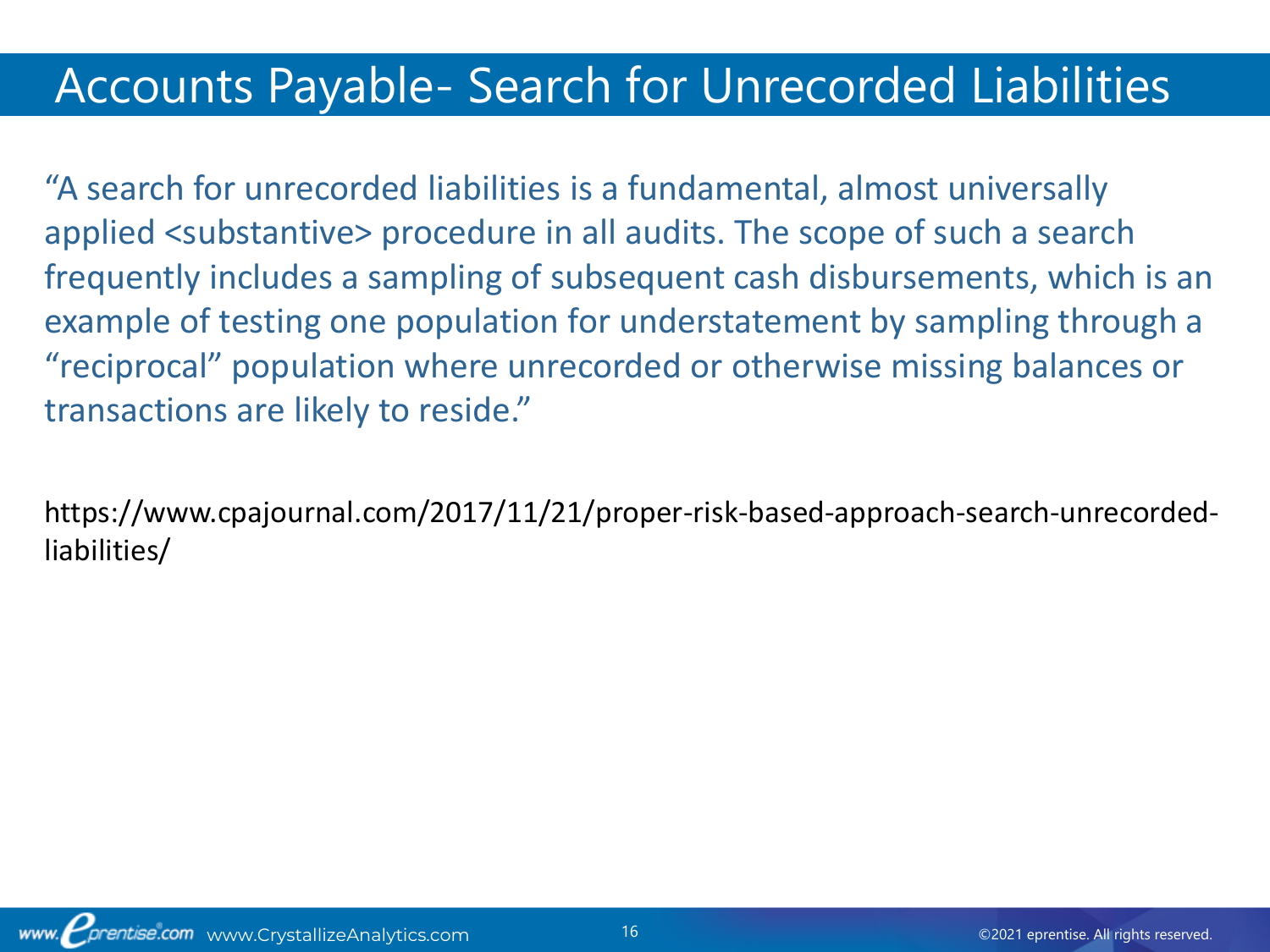# Accounts Payable- Search for Unrecorded Liabilities

A list of payments subsequent to the audit period (year) are reviewed identifying significant payments that may indicate amounts that should have been accrued as a liability (payable) at year-end. Typically this procedure uses a threshold of ¼ or less of materiality (e.g. If materiality is  $$2,000,000$  then  $>= $500,000$  ( $\frac{1}{4}$  of materiality).

| Trading Partner              | Supplier Number | Supplier Site       | Payment Date | Payment Amount | Trading Partner Address                           | Bank Account           | $ {\sf Pay}$ |
|------------------------------|-----------------|---------------------|--------------|----------------|---------------------------------------------------|------------------------|--------------|
| United Parcel Service        | 1003            | UPS - HQ            | 106-JAN-2009 |                | 57,461.60 55 Glenlake Parkway NE Atlanta GA 30328 | Operating Accour Unite |              |
| Allied Manufacturing         | 2007            | <b>SAN JOSE-ERS</b> | 106-JAN-2009 |                | 503,309.63 1145 Brokaw Road San Jose CA 95034     | Operating Accour Unite |              |
| <b>Consolidated Supplies</b> | 1014            | SPRINGFIELD         | 13-JAN-2009  |                | 4,489.80 21004 Norcroft Road Springfield TX 75853 | Operating Accour Unite |              |
| Advanced Network Devices     | 1013            | <b>FRESNO</b>       | 13-JAN-2009  |                | 105,692.03 5600 Independence Ave Fresno CA 95602  | Operating Accour Unite |              |
| Building Management Inc.     | 2012            | HQ - NYC            | 13-JAN-2009  |                | 144,467.76 345 Industrial Way New York NY 10234   | Operating Accour Unite |              |
| United Parcel Service        | 1003            | UPS - HQ            | 13-JAN-2009  |                | 57,461.60 55 Glenlake Parkway NE Atlanta GA 30328 | Operating Accour Unite |              |
|                              |                 |                     |              |                |                                                   |                        |              |

|                  |                                                                                            |                             |                                                        |                                             |  | <b>Payment</b> |               |                 |                                                      |
|------------------|--------------------------------------------------------------------------------------------|-----------------------------|--------------------------------------------------------|---------------------------------------------|--|----------------|---------------|-----------------|------------------------------------------------------|
| Number           | Date                                                                                       |                             | Amount GL Date                                         |                                             |  | Amount         |               |                 |                                                      |
| ERS-12256-180329 | 21-NOV-2008                                                                                |                             | 503,309.63 06-JAN-2009                                 |                                             |  | 503,309.63     |               |                 |                                                      |
|                  |                                                                                            |                             |                                                        |                                             |  |                |               |                 |                                                      |
|                  |                                                                                            |                             | O Invoice Overview (Payables, Vision Operations (USA)) |                                             |  |                |               |                 | 昌回图                                                  |
|                  |                                                                                            |                             |                                                        | <b>Trading Partner</b> Allied Manufacturing |  |                |               |                 | Site SAN JOSE-ERS                                    |
|                  |                                                                                            |                             | Supplier Num 2007                                      |                                             |  |                |               |                 | Operating Unit   Vision Operations                   |
|                  |                                                                                            |                             |                                                        | Invoice Num ERS-12256-180329                |  |                | Type Standard |                 | Date 21-NOV-2008                                     |
|                  | Batch Name                                                                                 |                             |                                                        | Currency USD                                |  | Amount         | 503,309.63    |                 |                                                      |
|                  |                                                                                            | Description Receipt Invoice | Voucher                                                |                                             |  |                |               | Unpaid          | 0.00                                                 |
|                  |                                                                                            |                             | PO Number                                              | 6083                                        |  | Release        |               | Unapplied       |                                                      |
|                  |                                                                                            |                             | Receipt Num   12256                                    |                                             |  |                |               | Settlement Date |                                                      |
|                  |                                                                                            |                             | <b>Invoice Status</b>                                  |                                             |  |                |               |                 | Description Receipt Invoice automatically created on |
|                  | Der the EDC AD invoice detail this amount was preparly included in AD at vear and linvoice |                             |                                                        |                                             |  |                |               |                 |                                                      |

<u>Invoice detail, this amount was properly included in AP at year end</u> date of November 21, 2008)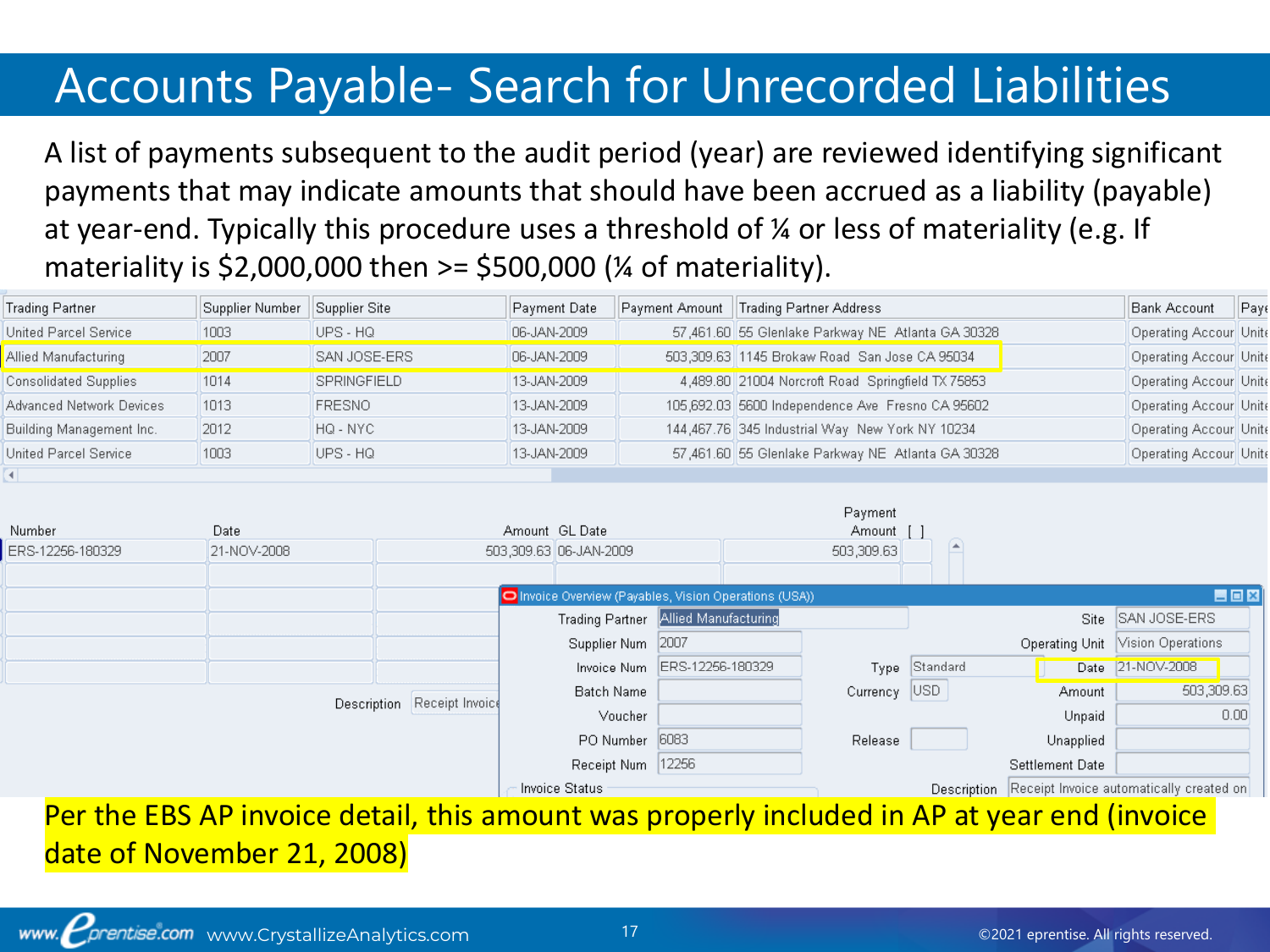### Inventory- Cut off Analysis

"Cutoff analysis. The auditors will examine your procedures for halting any further receiving into the warehouse or shipments from it at the time of the physical inventory count, so that extraneous inventory items are excluded. They typically test the last few receiving and shipping transactions prior to the physical count, as well as transactions immediately following it, to see if you are properly accounting for them."

https://www.accountingtools.com/articles/2017/5/13/inventory-audit-procedures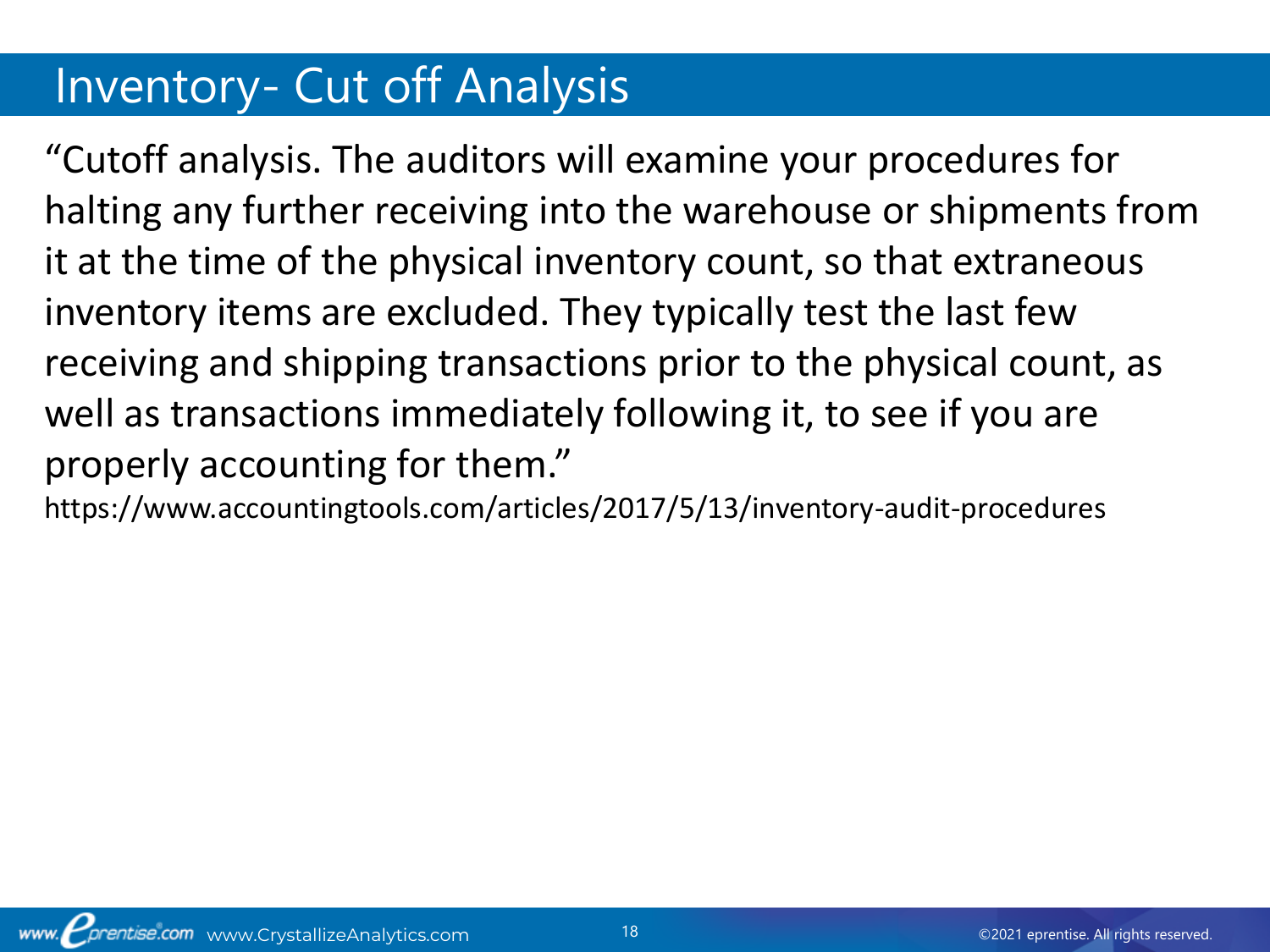| <b>Inventory- Cut off Analysis (Receiving Transactions)</b>                                                                      |                                   |                                     |                            |                                       |                                     |
|----------------------------------------------------------------------------------------------------------------------------------|-----------------------------------|-------------------------------------|----------------------------|---------------------------------------|-------------------------------------|
| <b>ORACLE</b> E-Business Suite                                                                                                   | Find Receiving Transactions (M4N) |                                     |                            |                                       | 書回窗                                 |
| Enterprise Search   All<br>$\vee$                                                                                                | Supplier and Internal             | Customer                            |                            |                                       |                                     |
| <b>Oracle Applications Home Page</b>                                                                                             | Operating Unit                    | Supplier<br>Internal                |                            |                                       |                                     |
| Purchase Orders India<br>$\bigoplus$ Receipts                                                                                    | Source Type                       | All                                 |                            | Receipt                               |                                     |
| <b>ED</b> Purchase Orders                                                                                                        | Purchase Order                    |                                     |                            | Release                               |                                     |
| <b>B</b> Receiving                                                                                                               | Line                              |                                     |                            | Shipment                              |                                     |
| <b>Receipts</b><br><b>Returns</b>                                                                                                | Requisition                       |                                     | Line                       | Shipment                              |                                     |
| Receiving Transactions                                                                                                           |                                   |                                     |                            |                                       |                                     |
| Corrections<br>Manage Shipments<br>Match Unordered Receipts<br><b>ED</b> Receiving Transactions<br>Summarv<br>Transaction Status | Supplier<br>Receiving Location    |                                     |                            | Supplier Site                         |                                     |
|                                                                                                                                  | Item                              | <b>Receipt Details</b>              | <b>Transaction Details</b> | Shipments                             | Destination                         |
|                                                                                                                                  |                                   | Transaction Dates 01-APR-2014 00:00 |                            | Results<br>30-APR-2014 00:00<br>Clear | · Headers<br>O Transactions<br>Find |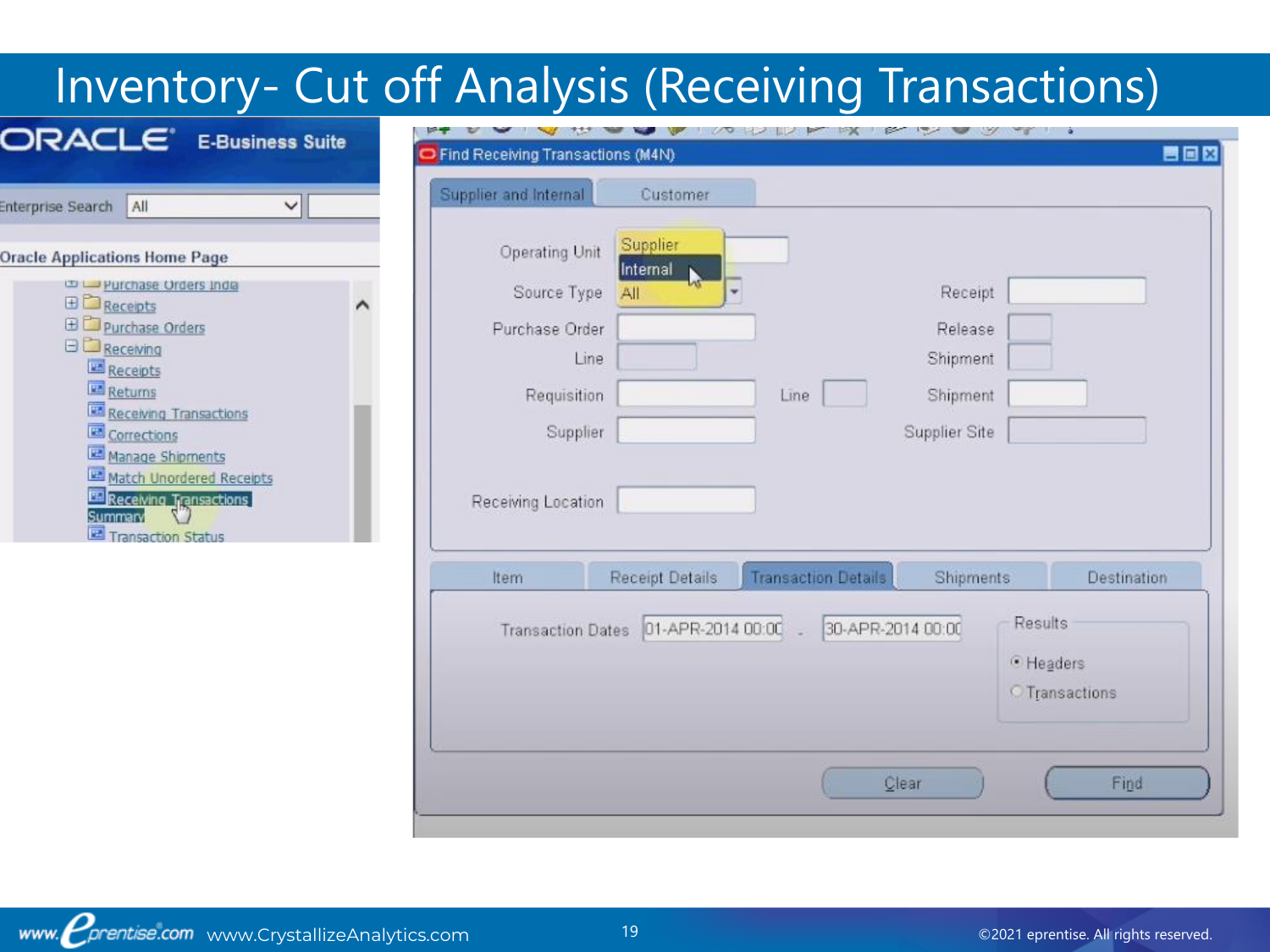• March  $31^{st}$  fiscal year end.

**Receipt Headers Summary (M4N)** 

• For receipt 3059000004 the ship date (March 28<sup>th</sup>) was before year end but it was received subsequent to year end. This may either be included in inventory if the freight terms were FOB (freight on-board) shipping point or excluded if common carrier.

This procedure requires the auditor to request that the supporting documents be provided. Key to acing the inventory cut-off audit is to review the shipping transactions just before and after year end.

昌国区

## Inventory- Cut off Analysis (Receiving Transactions)

| Receipt                | Date                             | Supplier                                 | Supplier Site | Shipment Number | Ship Date                     | Ship To |
|------------------------|----------------------------------|------------------------------------------|---------------|-----------------|-------------------------------|---------|
| 3059000001             |                                  | 04-APR-2014 15:20 ELEMENT14 INDIA CODEL  |               | 144259          | 01-APR-2014 00:00             |         |
| 3059000002             |                                  | 04-APR-2014 15:21 FILTRO INDUSTRIE CODEL |               | 12147           | 02-APR-2014 00:00             |         |
| 3059000003             | 04-APR-2014 15:23 LENSEL OPTICS  |                                          | <b>ICODEL</b> | 1329            | 28-MAR-2014 00:00             |         |
| 3059000004             | 04-APR-2014 15:25 LENSEL         | OPTICS                                   | <b>ICODEL</b> | 1330            | 28-MAR-2014 00:00             |         |
| 3059000005             | 404-APR-2014 15:26 LENSEL OPTICS |                                          | <b>CODEL</b>  | 1337            | 31-MAR-2014 00:00             |         |
| 3059000006             | 04-APR-2014 15:27 LENSEL OPTICS  |                                          | <b>ICODEL</b> | 1338            | 31-MAR-2014 00:00             |         |
| 3059000007             |                                  | [02-APR-2014 14:58 CODEL INTERNAT CODEL  |               | 4876            | 13-MAR-2014 15:00 M4N-A34-MID |         |
| 13059000008            | 07-APR-2014 11:55 SUVARN ENTERP  |                                          | ICODEL        |                 | 07-APR-2014 00:00             |         |
| 13059000009            |                                  | 07-APR-2014 11:56 SUVARN ENTERP CODEL    |               |                 | 07-APR-2014 00:00             |         |
| 13059000010            |                                  | 07-APR-2014 12:54 RS COMPONENTS CODEL    |               | 16014           | 26-MAR-2014 00:00             |         |
| $\left  \cdot \right $ |                                  |                                          |               |                 |                               |         |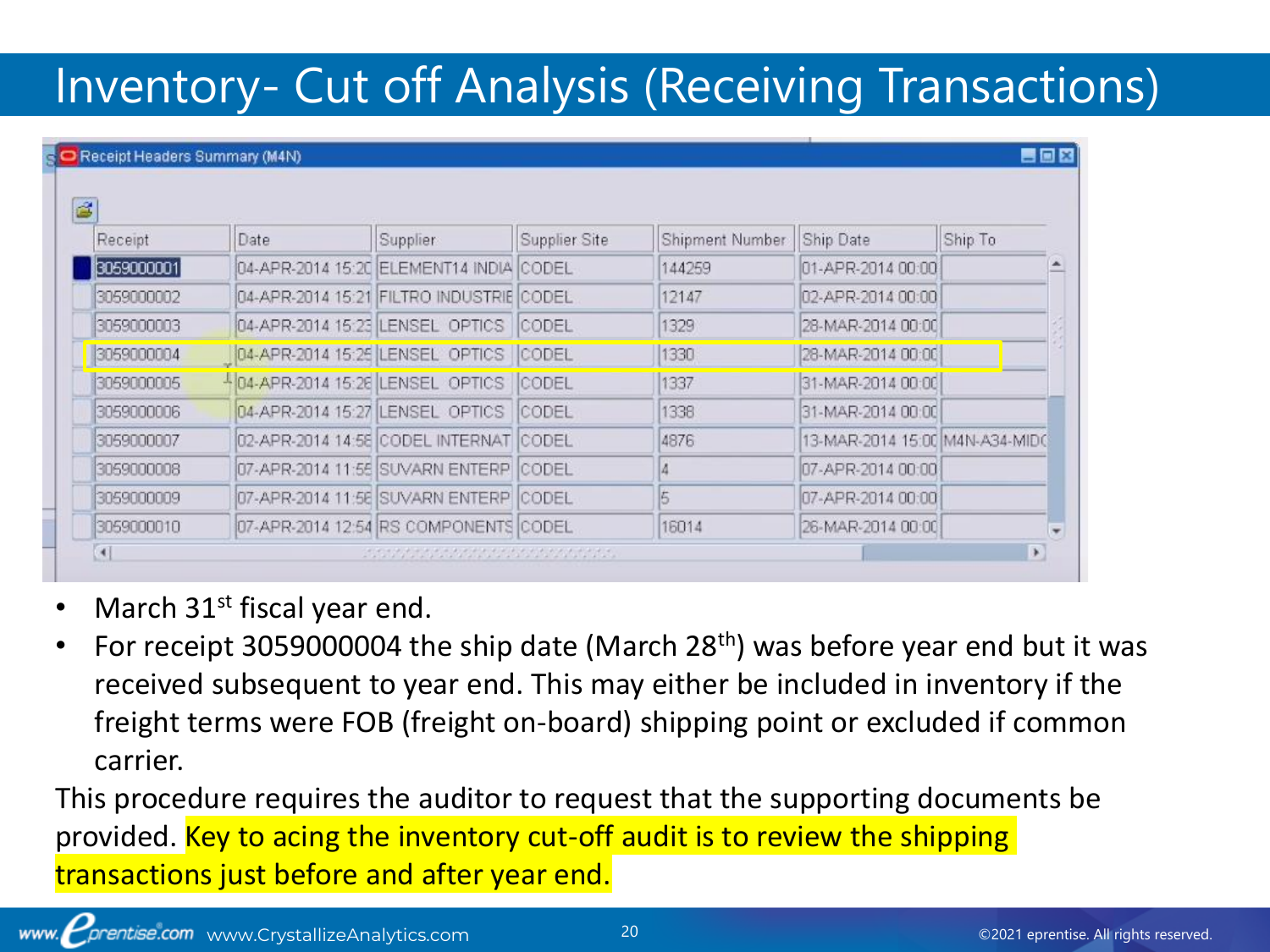### Keys to Acing Your Audit

- Be ready to explain and have documentation available to explain significant changes in your trial balance(s) current year to prior year.
- For accounts that have either significant changes or large balances at year-end be familiar with the normal audit procedures that are performed as part of substantive testing and perform those tests on at least a limited basis to identify errors before the auditors do.
	- $\triangleright$  This type of testing should become part of the normal internal control process and be performed periodically.
- ❑ Consider implementing continual auditing using software tools to enhance internal control.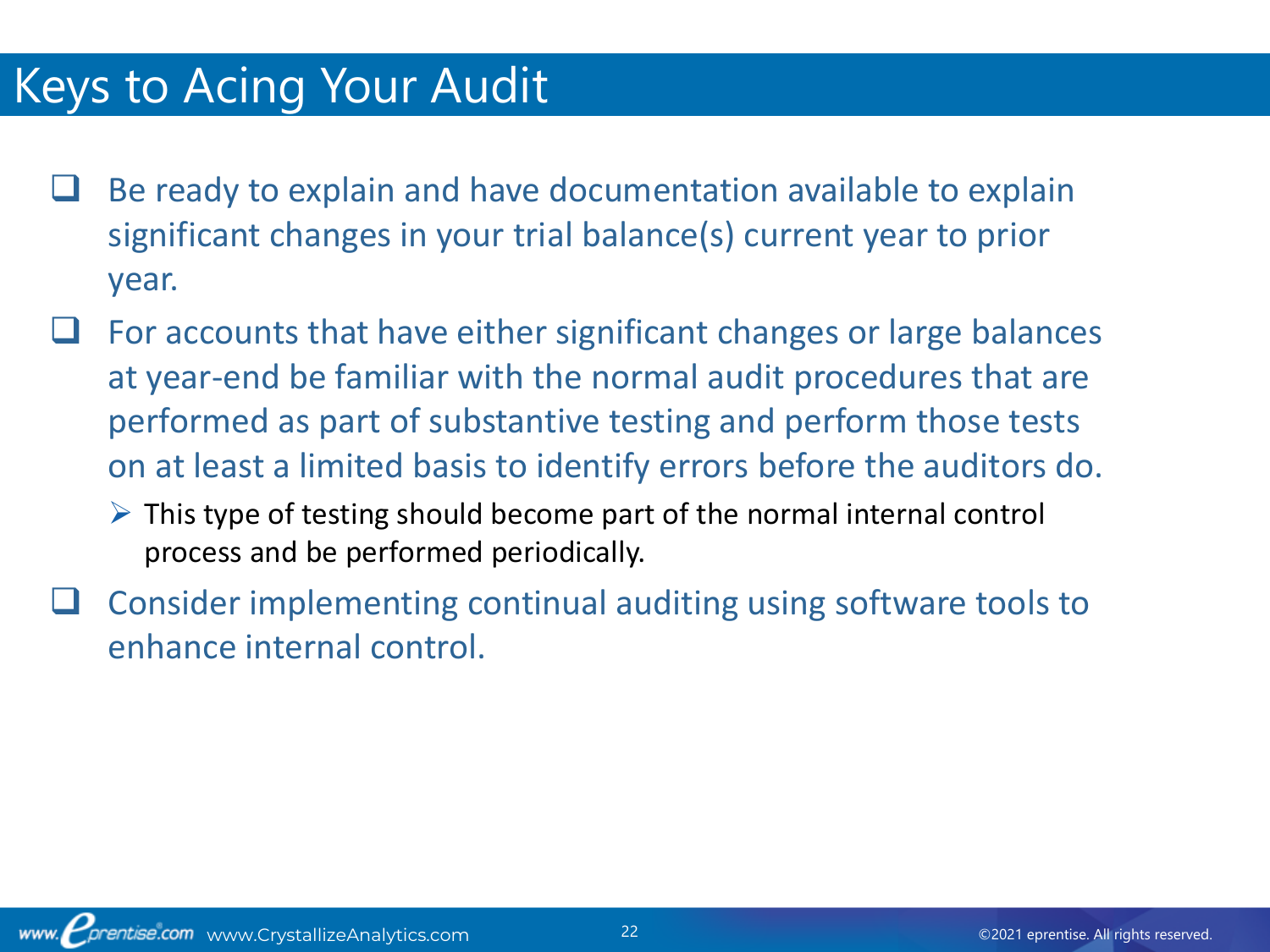Questions?

### **Contact**



**Brian Lewis, CPA** Corporate Controller and VP of Finance [blewis@eprentise.com](mailto:blewis@eprentise.com)



*- One World, One System, A Single Source of Truth -*

eprentise, LLC *Accelerating the time for change in Oracle® E-Business Suite*

**[www.eprentise.com](http://www.eprentise.com/) [www.AgilityByDesign.com](http://www.agilitybydesign.com/) [www.crystallizeanalytics.com](http://www.crystallizeanalytics.com/)**